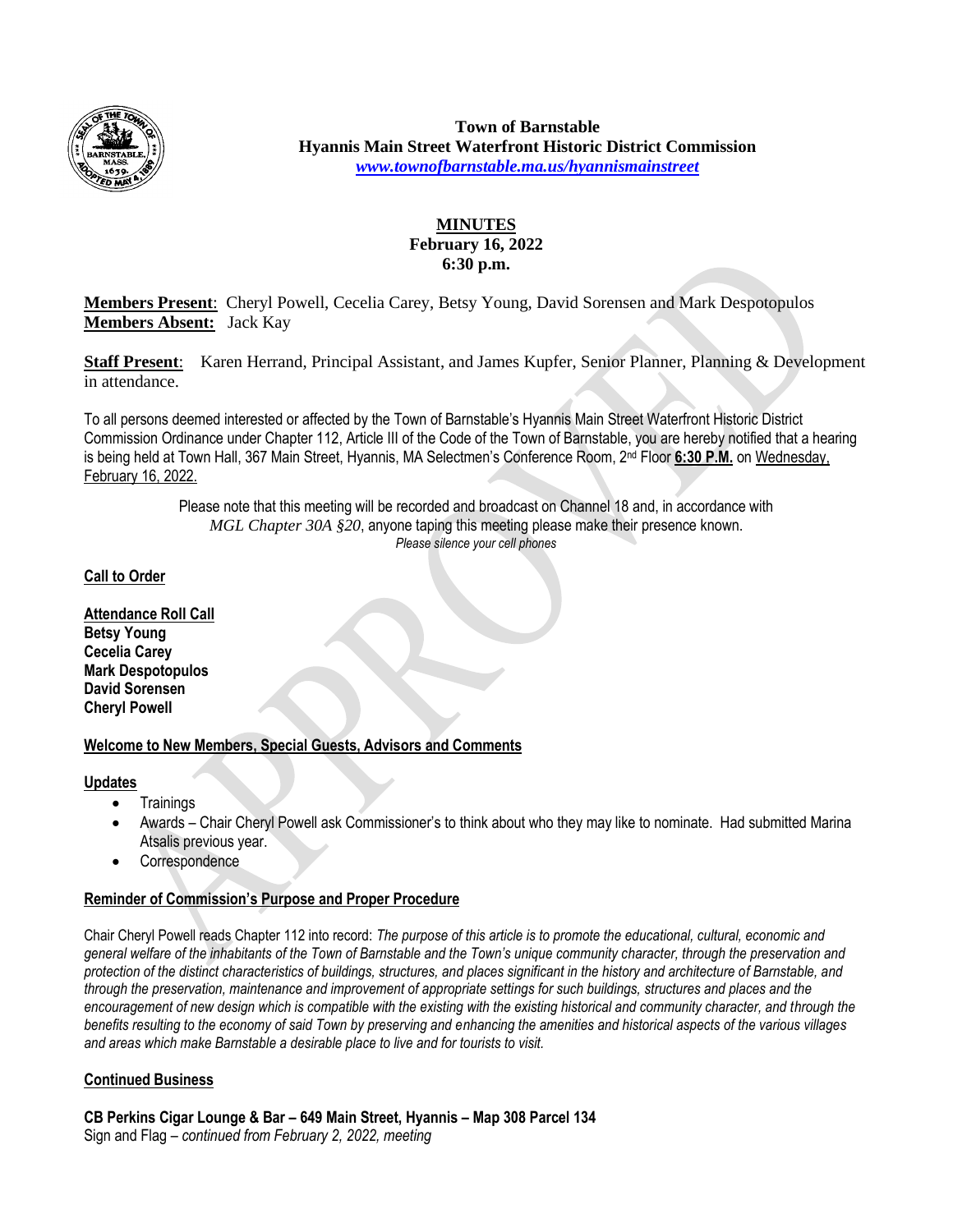No applicant/representative in attendance.

### **New Business**

#### **Sandep Patel - 447 Main Street, Hyannis – Map 308 Parcel 081-001**

New Door with Side lights – Removal of sliding doors

Sandep Patel in attendance. He gives an explanation of the proposal. Remove the sliding doors, not working, put 42" door and 36" sidelight, and cedar siding.

#### **Chair Cheryl Powell asks for any public comment – None. Chair closes public comment.**

Cecelia Carey – looks good David Sorensen – looks good Mark Despotopulos – looks good.

Chair Cheryl Powell confirms colors. Staff will give copy of approved colors/color chart.

Sandep Patel replies, grey for door, cedar will be natural, maybe clear coat on it.

Jim Kupfer clarifies the new door will be centered in the middle. Entirety of wall to be cedar shingles. Sandep Patel replies, yes.

**Chair Cheryl Powell entertains a motion for the Findings, moved by David Sorensen that this application is compatible with the preservation and protection of the district, seconded by Cecelia Carey,**

**Vote: Betsy Young - aye Cecelia Carey - aye Mark Despotopulos - aye David Sorensen - aye Cheryl Powell - aye**

**Chair Cheryl Powell entertains a motion for a Certificate of Appropriateness, moved by David Sorensen to issue for the application at 477 Main Street as described in the submitted materials, seconded by Cecelia Carey,**

**Vote: David Sorensen – aye Cecelia Carey - aye Mark Despotopulos –aye Betsy Young – aye Cheryl Powell - aye**

**Aids Support Group of Cape Cod – 428 South Street, Hyannis – Map 308 Parcel 124** New Windows, Doors, Paint and Siding

James Robertson in attendance. He gives an explanation of the proposed work to be done. To replace siding with same kind of clapboard. Paint to be Amish green color. Will look the same except clean. Windows replaced/like for like.

Chair Cheryl Powell asks for any public comment - None. Chair closes public comment.

**Chair Cheryl Powell entertains a motion for the Findings, moved by David Sorensen that this application is compatible with the preservation and protection of the district, seconded by Mark Despotopulos,**

**Vote: David Sorensen – aye Betsy Young – aye**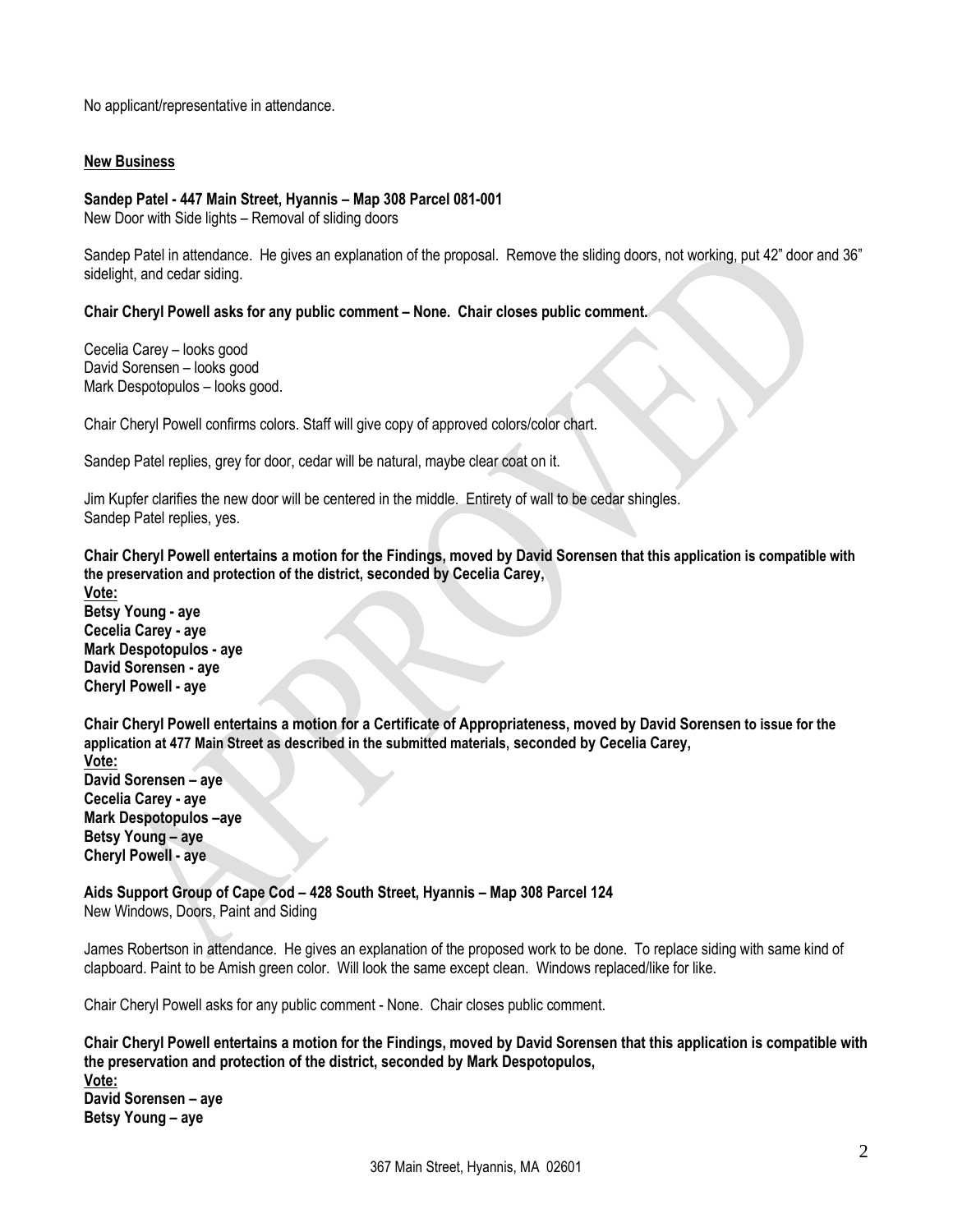**Cecelia Carey – aye Mark Despotopulos –aye Cheryl Powell – aye**

**Chair Cheryl Powell entertains a motion for a Certificate of Appropriateness, moved by Cecelia Carey to issue for the application at 428 South Street as described in the submitted materials, seconded by David Sorensen, Vote:**

**David Sorensen – aye Mark Despotopulos –aye Betsy Young – aye Cecelia Carey – aye Cheryl Powell – aye**

Town Council Liaison Kris Clark in attendance.

**Coxswain Media LLC – 243 South Street, Hyannis – Map 326 Parcel 005** New Signage

No applicant/representative in attendance.

# **Stuart Bornstein - 110 School Street and 53 South Street, (pending change to 115 School Street) Hyannis Map 326-121 & 326-125**

Two New Buildings

Stuart Bornstein in attendance. Dan O'Jala in attendance. He was here previously, last summer for discussion item for this project. They have revised the project, 34 units, 5 stories. Concrete shingle or hardy board. Thinks Hyannis is ready for something more substantial. Dumpsters enclosed in their own housing with twice a week pick up for. 60 security cameras, rebuilding the street, new water mains, sidewalks, bollard lights and all around the perimeter for security. Has made many changes per the previous submission. Saw this design in a periodical and hired this particular architect. Has met with and had meetings with Planning and Development. Two types of grey color on the outside. Trellises outside,

Dan Ojala in attendance. Explains that this is at the eastern most part of the jurisdiction, end of the district/bookend. Scale is in keeping with what is in the area. There used to be a two story motel a few years ago and parking out front in the 1960's. View from the street looks attractive. Going to drop/move utilities underground. Bollards and lighted rails. Will be doing the sidewalks. Cape Cod type features.

Stuart Bornstein – old restaurant is coming down. People currently use the middle of this street, there are no lights here, safety issue, need sidewalks on both sides, wrap around another 50 to 100 ft. where Steamship Authority is. This will provide tax money for the Town. Will offset other expenses, for schools etc. Three affordables are needed, working with the Town to comply with the project, possibly another developer will provide them. Cliff on the other side of the bldg. Steamship Authority has made this happen.

Betsy Young will these be selling or leasing?

Stuart Bornstein, all selling, 2 or 3 bedrooms – possibility of the third bedroom being used as a closet.

Chair Cheryl Powell asks about windows and location.

Stuart Bornstein, many windows and leak prevention as well on the building. These will be homes, only allowed to rent once or twice a year, only a month, not an air b&b. Four weeks rental or 12 months, no weekly.

Chair Cheryl Powell asks for clarification on this. Stuart Bornstein answers, either year round rental or for a month.

Betsy Young asks if putting anything stating has to be occupied year round?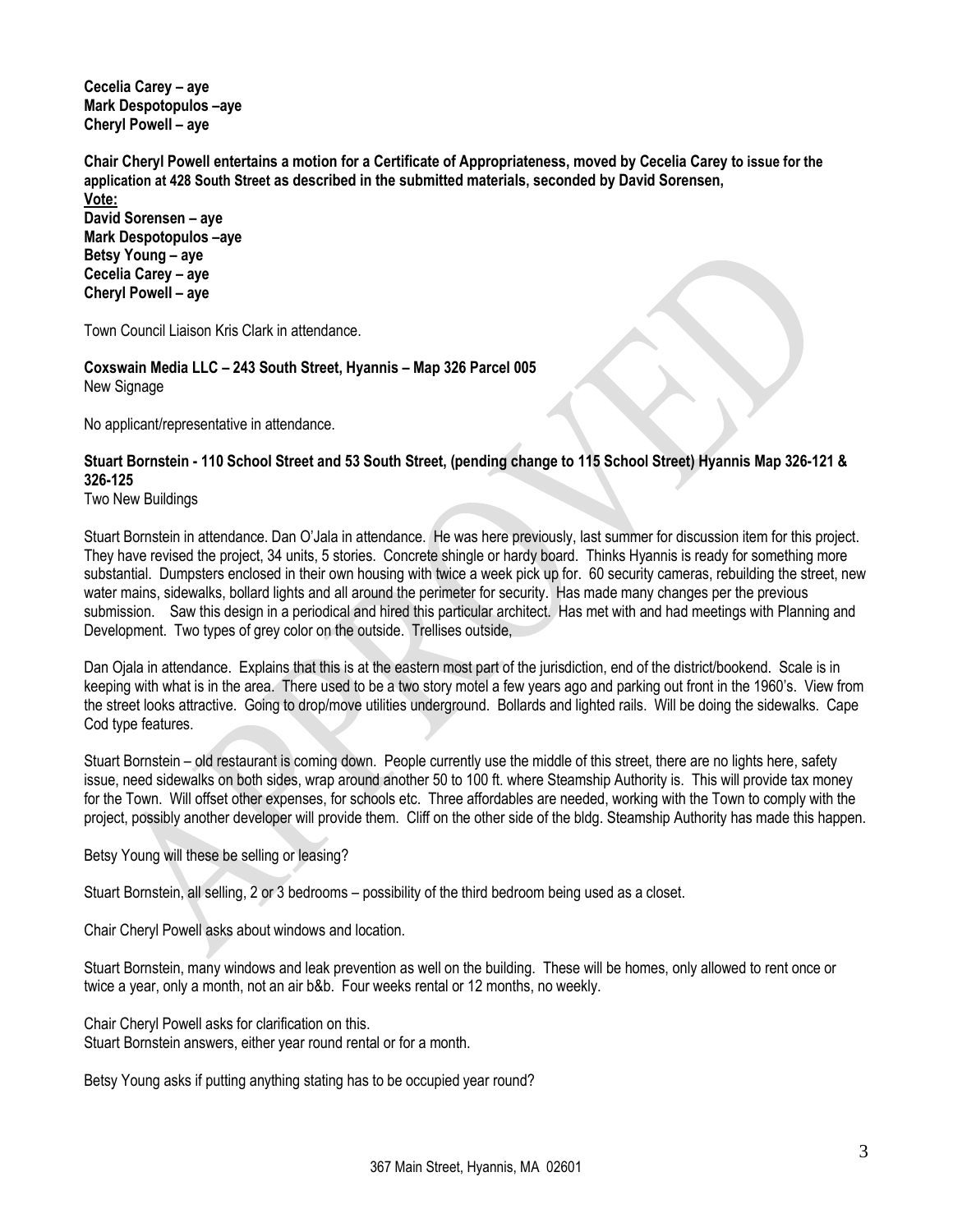Stuart Bornstein replies, no. If people want to go away for winter that is ok. Intercom system works for all electronics/security if you are away. Garage doors close in 8 seconds, everyone's unit opens up to the elevator, backed up with generators.

Cecelia Carey asks if we are approving both buildings – 110 and 115?

Stuart Bornstein replies yes, both at the same time 110 and 115 School Street.

Chair Cheryl Powell clarifies how many stories?

Stuart Bornstein replies that the building is broken up. The top a mezzanine, only five floors. Mezzanine used for possibly a wreck room, overlooks the living room.

Chair Cheryl Powell feels this would be a total of six floors.

Dan Ojala interjects, typically a ½ story, this is an open area.

Stuart Bornstein, grey and shingles, windows will be black. Look is similar to older hotel look.

Dan Ojala all fireproof materials.

Chair Cheryl Powell asks about where the look came from, was it proposed to be built in a historic area? Parking underground?

Stuart Bornstein refers to the plans, Exhibit A that has the details of the floor plan layout. Have to transport materials/specialty for floors, garage, five million dollars to make. Two shades of grey to be used, not sure what exact color yet.

Chair Cheryl Powell clarifies if the existing restaurant has been taken down yet.

Stuart Bornstein replies, not yet, does have permit to take down.

Jim Kupfer can check to see if permit for the demolition.

Chair Cheryl Powell has concerns with the height, six stories. Stuart Bornstein - this is five stories.

# **Chair Cheryl Powell asks for any public comment.**

Laura Cronin in attendance. Agrees buildings look beautiful Her concern is with the height of it, looks high for waterfront area. Is HHDC really promoting historic here, looks like 6 stories, this will be overshadow from the harbor view. Clarifies 34 units. Density, is a variance needed for that.

Dan O'jala states density is addressed under the zoning and through the regulatory agreement process. 1.32 acres. Parking will go underground. It will open up a bit, near the Steamship Authority when done.

Laura Cronin asks what is sq. footage of a unit?

Stuart Bornstein replies, from 1800 to 2200 ft. larger with mezzanine. Dan O'jala – they do have some storage areas, limited lock out, one for every unit.

Chair Cheryl Powell asks how get to mezzanine?

Dan O'jala answers, from the inside staircase, upper level units can go out, crows nest view, instead of skylight, natural light will come in, these will be more money, only on the top floor.

### **Chair Cheryl Powell closes public comment.**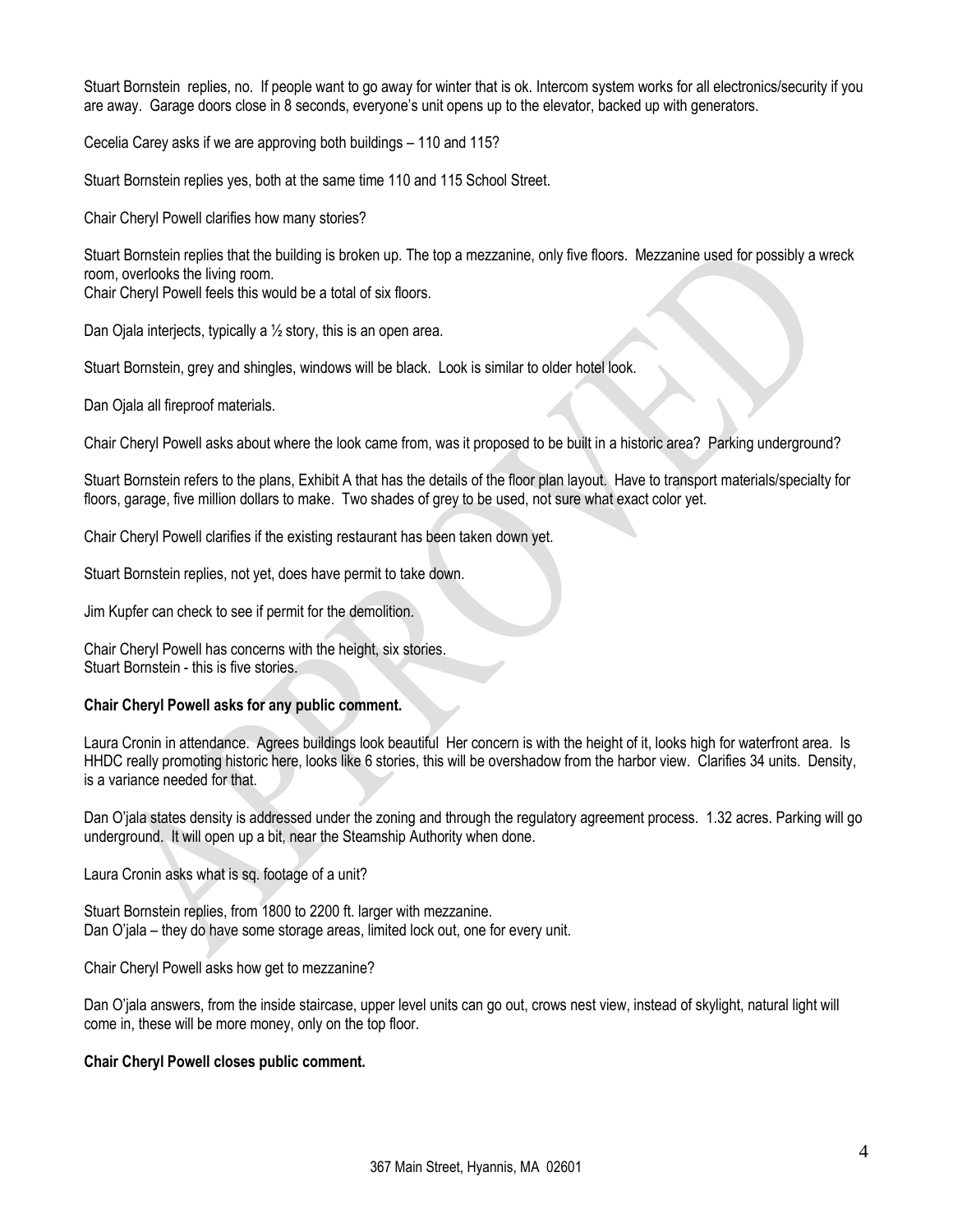Jim Kupfer states that the applicant has come to site plan review. There will be zoning relief requested. Recommendation per a regulatory agreement and then to Town Council. 2.5 stories is allowed in the district, so obviously this would be asked as a waiver with the regulatory agreement application.

Dan O'jala, yes, requesting this relief, due to the desirable area and improve the downtown character.

Mark Despotopulos is concerned with the height, may not be legitimate.

Chair Cheryl Powell has issue with the height, which goes along with preserving the historical character of the district.

Stuart Bornstein replies that the cost doesn't change, the underground garage will cost the same – to spread out the cost you have to have some density and the height.

Chair Cheryl Powell states probably good for downtown area, but our purview is to protect the historic character and nature of the district.

Discussion about previous buildings with height.

David Sorenson, not even the height of the hospital. Would rather see a condo unit than the boxiness of the Cape Cod Hospital. This would add to the beauty, prestige of Hyannis. Thinks it would add to the beauty of the downtown.

Dan O'jala reiterates this is at the absolute bookend of the area. This would be an attractive line along with the water, welcoming view as opposed to the dumpy look there now. There will be a pool here as well, just for residents and their guests.

Betsy Young seems like lower housing and much more residential, to the left, you see the hospital and some bigger structures. It's more built up in this area, doesn't see it as out of place.

Chair Cheryl Powell has a problem with the height, the hospital's Mugar has six stories.

Discussion re height and regulatory agreement to be filed for this project.

Stuart Bornstein states, will provide a lot of tax revenue for the Town. This will benefit downtown area and spending as well. Changes are more in tune now.

**Chair Cheryl Powell entertains a motion for the Findings, moved by David Sorensen that this application is compatible with the preservation and protection of the district, seconded by Betsy Young,**

**Vote: David Sorensen - aye Mark Despotopulos - aye Cecelia Carey - aye Betsy Young - aye Cheryl Powell – nay**

**Chair Cheryl Powell entertains a motion for a Certificate of Appropriateness, moved by David Sorensen to issue for the application at 110 and 115 School Street, as described in the submitted materials, seconded by Betsy Young,**

**Vote: Betsy Young - aye Cecelia Carey - aye Mark Despotopulos - aye David Sorensen - aye Cheryl Powell – nay**

Town Council Liaison Kris Clark mentions applications for HHDC to be placed onto the website. Staff will follow up with web postings.

### **Matters not Reasonably Anticipated by the Chair**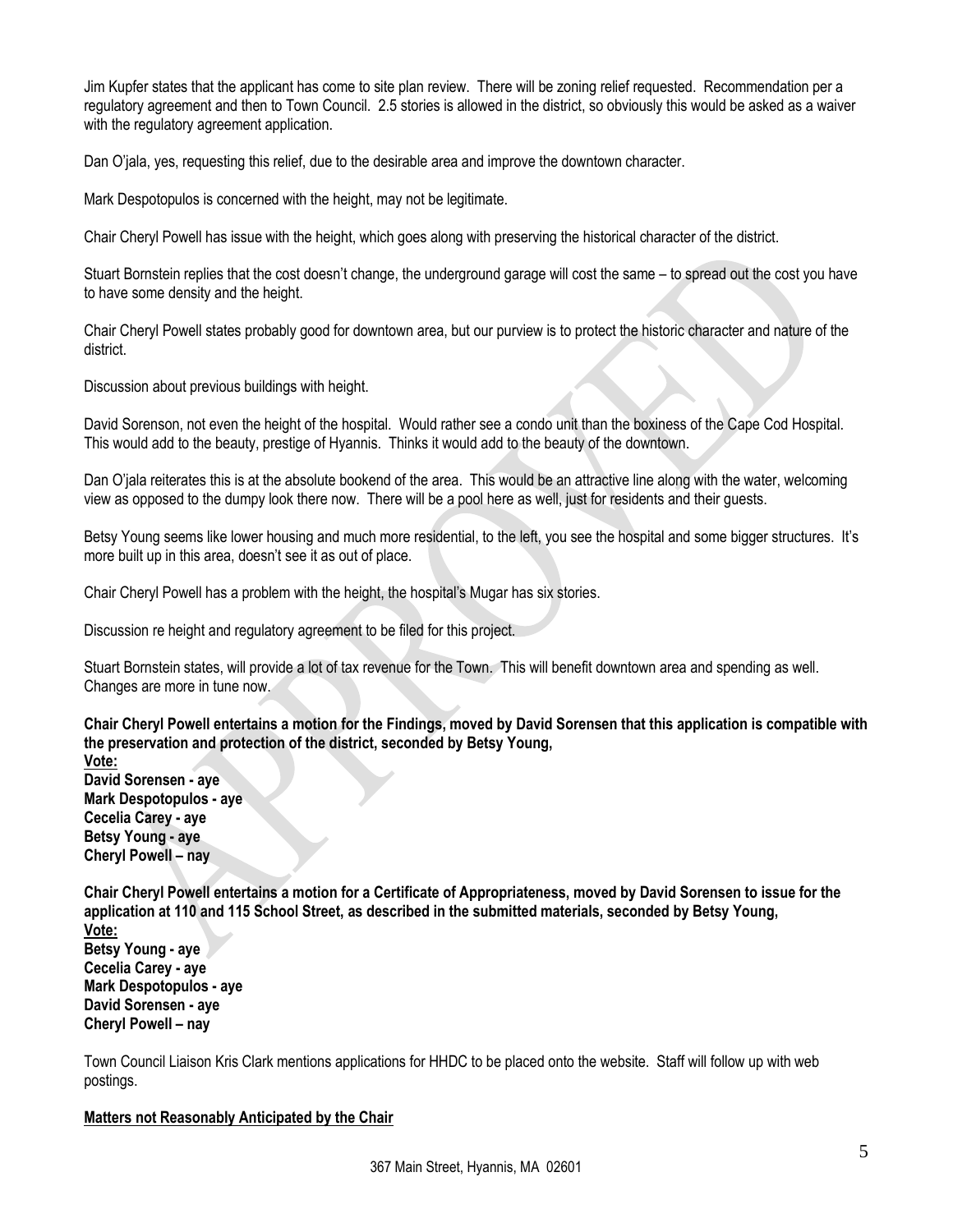Chair Cheryl Powell - Grace Rogers to speak to all at our next meeting – Commission on Local Government. Education piece.

## **Other Business**

Approval of January 5, 2022, draft minutes – *continued at February 2, 2022, meeting*

**Chair Cheryl Powell entertains a motion to approve the draft minutes of January 5, 2022, moved by Betsy Young, seconded by David Sorensen,**

**Vote: Betsy Young - aye Cecelia Carey - aye Mark Despotopulos - aye David Sorensen - aye Cheryl Powell - aye** 

Approval of February 2, 2022, draft minutes

**Chair Cheryl Powell entertains a motion to approve the draft minutes of February 2, 2022, moved by Betsy Young, seconded by David Sorensen,**

**Vote: David Sorensen - aye Mark Despotopulos - aye Cecelia Carey - aye Betsy Young - aye Cheryl Powell - aye**

Next HHDC meetings scheduled for March 2, and March 16, 2022

Town Council Liaison Kris Clark – LCP application deadline has been extended to March 1st .

**Chair Cheryl Powell entertains a motion to continue the CB Perkins and Coxswain Media applications to March 2, 2022, meeting, moved by Betsy Young, seconded by Mark Despotopulos,** 

**Vote: Betsy Young – aye Cecelia Carey – aye Mark Despotopulos – aye David Sorensen – aye Cheryl Powell - aye**

### **Adjournment**

**Chair Cheryl Powell entertains a motion to adjourn, moved by Mark Despotopulos, seconded by Cecelia Carey, Vote:**

**Betsy Young –aye David Sorensen – aye Cecelia Carey – aye Mark Despotopulos – aye Cheryl Powell - aye**

The meeting ended at 7:49 p.m. Respectfully submitted Karen Herrand

> Further detail may be obtained by viewing the video via Channel 18 on demand at http://www.town.barnstable.ma.us